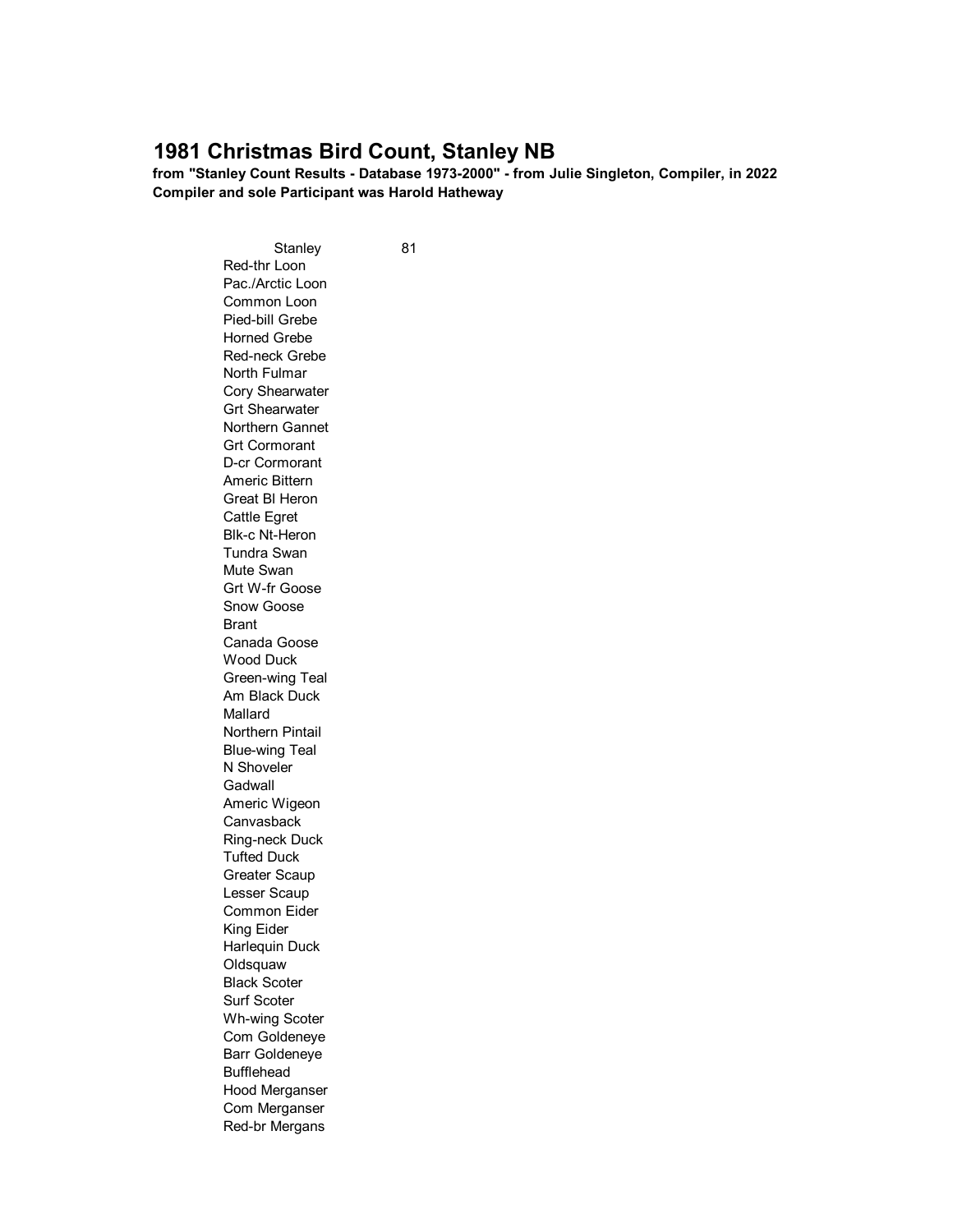Ruddy Duck Black Vulture Turkey Vulture **Osprey** Bald Eagle Northn Harrier Sharp-Shn Hawk Cooper's Hawk Northn Goshawk Red-shldr Hawk Broad-w Hawk Red-tailed Hawk Rough-leg Hawk Golden Eagle Americ Kestrel Eur Kestrel Merlin Peregrine Falcn **Gyrfalcon** Gray Partridge R-nk Pheasant Spruce Grouse Ruffed Grouse Wild Turkey N. Bobwhite Clapper Rail Virginia Rail Purple Gallinule American Coot Sandhill Crane Blk-b Plover Killdeer Ruddy Turnstone Red Knot **Sanderling** Purple Sandpipr Dunlin Long-b Dowitcher Common Snipe Amer Woodcock (phalarope) Parasitic Jaeger Little Gull Com Blk-hd Gull Bonaparte's Gull Mew Gull Ring-billed Gull Herring Gull Thayer's Gull Iceland Gull Lesser Blk-bk Gull Glaucous Gull Grt Blk-bk Gull B-leg Kittiwake Ivory Gull Common Tern (tern) Dovekie Common Murre

1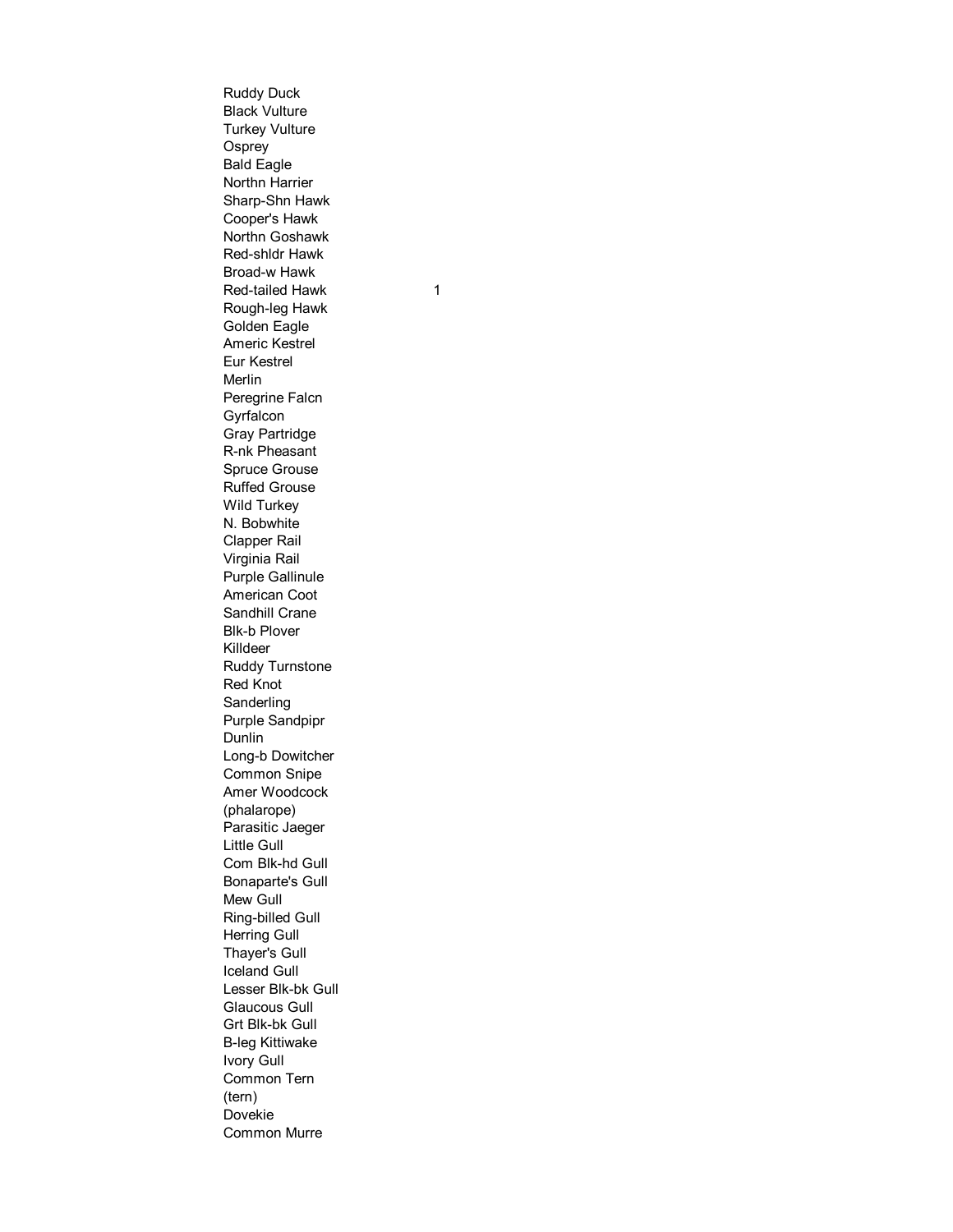Thick-bl Murre Razorbill Black Guillemot Atlantic Puffin Rock Dove Wh-wing Dove Mourning Dove Com Barn-Owl E Screech-Owl Grt Horned Owl Snowy Owl North Hawk-Owl Barred Owl Great Gray Owl Long-eared Owl Short-ear Owl Boreal Owl N Saw-whet Owl Beltd Kingfisher Red-hd Woodpkr Red-bellied Wdpkr Yel-b Sapsucker Downy Woodpkr Hairy Woodpkr 3-toed Woodpkr Blk-bk Woodpkr Northn Flicker Pileated Wdpkr Eastern Phoebe Westn Kingbird Horned Lark Tree Swallow Gray Jay Blue Jay American Crow Common Raven 11 Blk-cap Chickad Boreal Chickade Tufted Titmouse Red-br Nuthatch Wh-br Nuthatch Brown Creeper Carolina Wren Winter Wren Marsh Wren Gold-cr Kinglet Ruby-cr Kinglet E Bluebird Townsend Solitaire Hermit Thrush Redwing American Robin Varied Thrush Gray Catbird No Mockingbird Brown Thrasher Water Pipit Bohem Waxwing Cedar Waxwing

1

8

1

1

1

1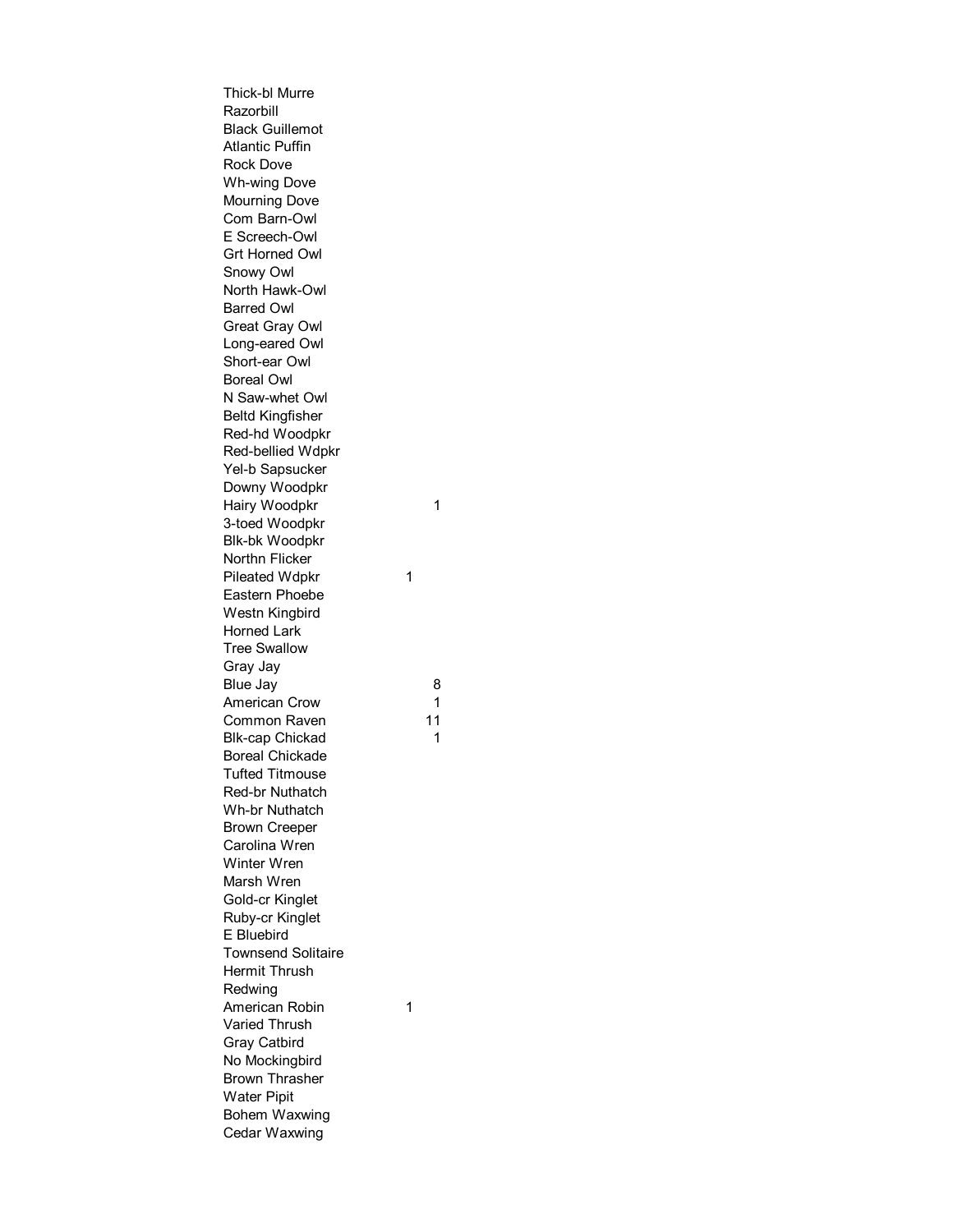Northern Shrike Loggerhd Shrike Europn Starling 12 Orange-cr Warbler Nashville Warbl Yellow Warbler Blk-thr Blue Warbler Yel-ru Warbler Yel-thr Warbler Pine Warbler Palm Warbler Blackpoll Warbler C Yellowthroat Yellow-br Chat Summer Tanager Northn Cardinal Rose-br Grosbk Blk-hd Grosbeak Blue Grosbeak Indigo Bunting Dickcissel Eastern Towhee Spotted Towhee A Tree Sparrow Chipping Sparro Clay-col Sparrow Field Sparrow Vesper Sparrow Lark Sparrow Savannah Sparr Grasshop Sparr Shp-t Sparrow Seaside Sparrow Fox Sparrow Song Sparrow Lincoln Sparrow Swamp Sparrow Wh-thr Sparrow 1 Wh-crn Sparrow Harris Sparrow Dk-eyed Junco Lapld Longspur Snow Bunting Red-w Blackbird Eas Meadowlark Western Meadowlark Yel-hd Blkbird Rusty Blackbird Brewer's Blkbd Commn Grackle Brn-hd Cowbird Hooded Oriole Northern Oriole Pine Grosbeak 23 Purple Finch House Finch Red Crossbill Wh-w Crossbill Common Redpoll 82